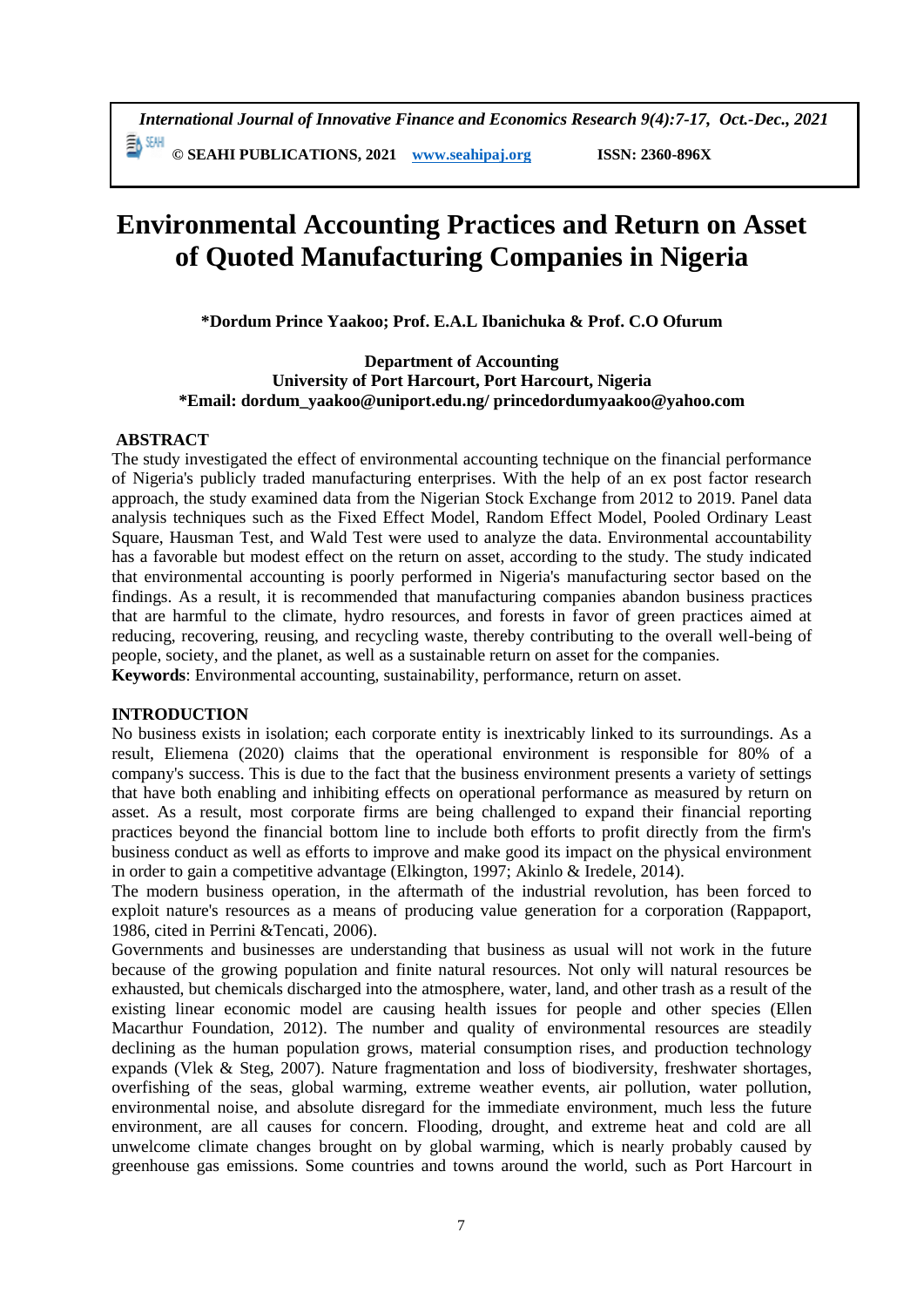Rivers State, are currently experiencing these climate shifts and disasters. The state of the Niger Delta is currently dealing with a strange soot that has sparked a regional air pollution concern.

The more concerning aspect is that Nigeria's waste generation rate is estimated to be 0.65-0.95 kg/capita per day, resulting in an annual average of 42 million tons, with plastic bottles accounting for 150,000 and solid waste accounting for 32 million tons annually, respectively, of which only 20-30 percent is collected (Iheanachor, 2021). This has free its costs.

These costs for the environment can be divided into three groups. The first group includes the monetary costs of net depletion and deterioration of natural assets (forests, air and water quality, fisheries, oil, and so on) that are directly related to present production and consuming activities (Daly, 1996). Defensive expenditures are the second type of environmental cost that must be evaluated (Daly, 1996). Defensive expenditures are actual societal costs required to prevent or mitigate environmental damage caused by the byproducts of routine production and consuming activities (Daly, 1996). Extra spending on health care for problems caused by air pollution, garbage removal and cleaning, and so on are examples of this type of expenditure.

Finally, there is the human cost. The repercussions are catastrophic not just for the present generation, but also for future generations. Nigeria's current life expectancy rate is 55.12 years, one of the lowest in the world, according to the United Nations (2021), while infant mortality is 57.701 deaths per 1000 live births. Nigeria has the highest rate of air pollution-related deaths in Africa and the globe, with 150 deaths per 100,000 people (Iheanachor, 2021).

As a result, the research determined the effect of environmental accounting on the return on assets of Nigerian quoted manufacturing companies.

# **LITERATURE REVIEW**

# **Theoretical Review**

# **Circular Economic Theory (Pearce and Turner, 1990)**

Pearce and Turner coined the term Circular Economy (CE) in the context of economic policy. Since the early Industrial Revolution, writers have critically examined traditional linear economies based on consumption, based on the idea "everything is an input to everything else." Finally, they devised a new economic model known as the circular economy. Today, a circular economy based on ecology and a circular system is challenging the old economy's linear resource exploitation model. Scarcity of resources, increased extraction, rising resource prices, climate change, and shifting attitudes toward the issue are the main underlying factors for the growth of the circular economy idea (Gregson et al., 2015).

Ecological and environmental Economics and Eco-Industrial Development (EID) is thought to have spawned the circular economy concept, which proposes that a healthy economy and a healthy environment may coexist. Regardless of diverse perspectives, it is fair to argue that the concept of the circular economy emerged out of necessity, as previous business models primarily focused on economic well-being, creating an unsettling situation that necessitated a rethinking of sustainability.

The circular economy (CE) concept differs from green and/or recycling in that it proposes a proactive alternative to the current linear system of Take-Make-Dispose (Ellen MacArthur Foundation, 2015) by introducing the concept of round-put rather than throughput, in which resources are used but not depleted (Webster, 2015).

The distinguishing aspect of the circular economy is that it addresses the problem at its source and handles it during the design stage, rather than taking a reactive response at the end of a product's life cycle. It keeps the resources in the loop, as the design stage anticipates the product resource's return to the loop when the designed life cycle is completed.

The circular economy is more than simply a fancy term for recycling. Although recycling is one of the key elements, the concept encompasses a broader perspective and provides a broader approach, including resource recovery (Gregson et al., 2015), resource efficiency and effectiveness, sustainable consumption and production, systems of provision, industrial symbiosis, urban metabolism, zero waste, eco-design, materials criticality, design for recycling, and up-recycling/up-cycling/upcycling/up-cycling/up-cycling/up- (Velis, 2015). The following definitions have been chosen to provide a core grasp of the notion of circular economy in order to appreciate its breadth and scope.

A circular economy is one that is designed to be waste-free and resilient. It is a new economic paradigm that is both ambitious and feasible. Designing the economy in a way that is eco-friendly,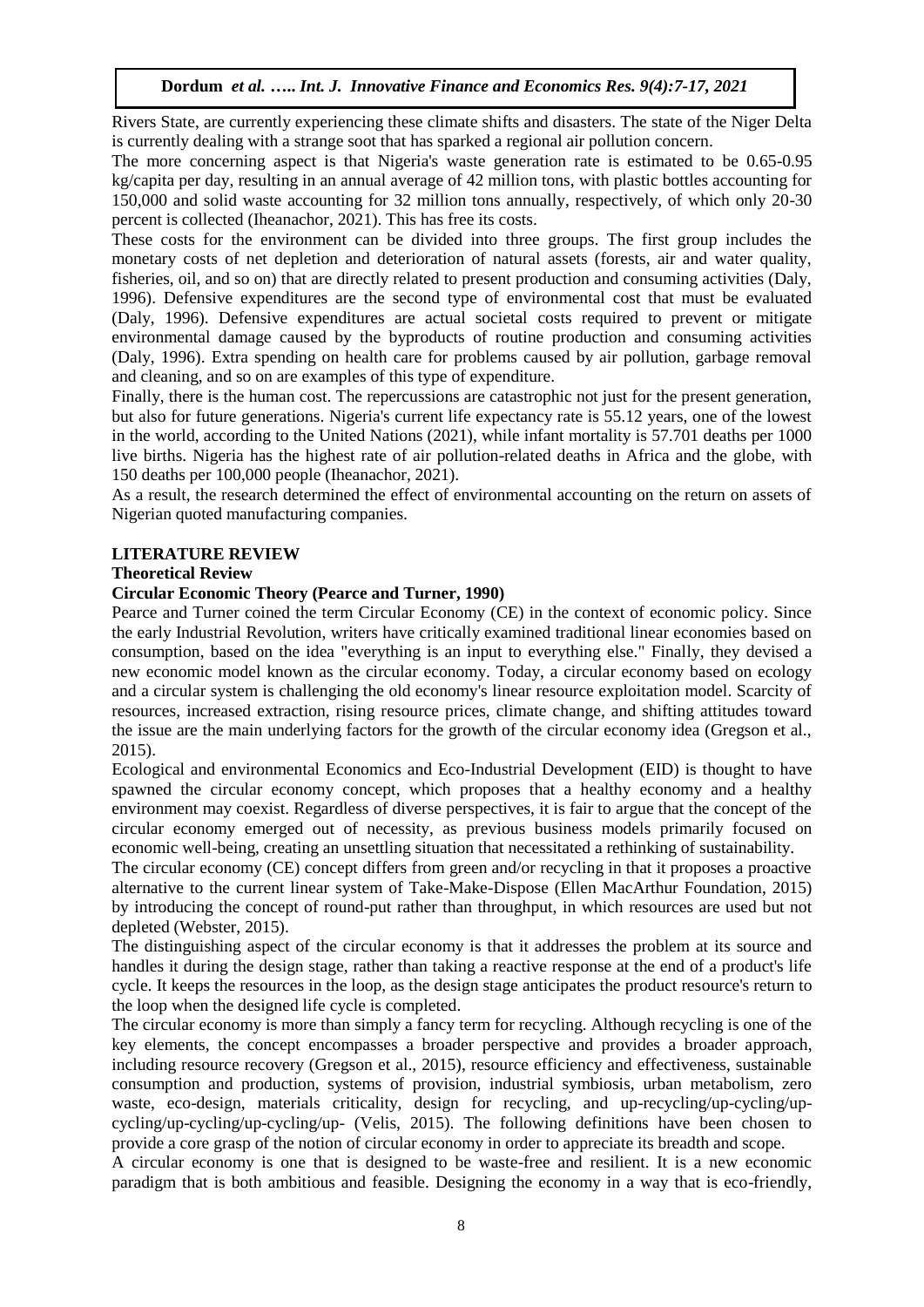innovative, and beneficial to society is a difficult task, but one that may be accomplished if the circular economy principles are followed.

Profits, jobs, and growth in a circular economy are generated not by extracting, moving, shaping, selling, and dumping ever more resources, but by the effort and value created at all times, discriminating between technical and biological cycles (Ellen MacArthur Foundation, 2015).

The circular economy is an industrial economy that is intended to be regenerative; it aims to rely on renewable energy; it limits, tracks, and hopefully criminalizes the use of harmful chemicals; and it eliminates waste through thoughtful design (Webster, 2015).

CE an is a notion that many national governments, driven by the United Nations, including as China, Japan, France, England, Canada, the Netherlands, Sweden, and Finland, as well as many worldwide enterprises, are interested in. The present economic system's traditional linear extract-produce-usedump material and energy flow model is unsustainable. CE gives an alternate flow model to the economic system. As a result, throughout the product value chain and cradle-to-cradle life cycle, the CE strategy stresses product, component, and material reuse, remanufacturing, refurbishment, repair, cascading, and upgrading, as well as solar, wind, biomass, and waste-derived energy use (Korhonen et al., 2018).

Environmental accounting and the circular economy are mutually beneficial and produce synergy when used together. The number of organizations attempting to create new ways to contribute to the circular economy is growing, as is the use of recycled or recyclable products.

# **Conceptual Review**

# **Concept of Environmental Accounting**

Environmental costs are expenses incurred by businesses in order to safeguard the environment, avert environmental disasters, and reduce environmental harm. Costs paid to comply with or prevent violations of environmental laws, rules, and policies are included. The actual environmental costs to a company, on the other hand, can be much higher, including costs of resources, both those directly related to production and those used in general business operations, waste treatment and disposal costs, the costs of a bad environmental reputation, and the cost of paying an environmental risk premium (Charles et al., 2017). The expenses of repair or restoration, waste management, compliance and environmental management, employee health and satisfaction, customer perception and relationship costs, and investment financing costs are all examples of environmental costs. However, there appears to be some overlap in the cost classification for environmental costs, as some of them may be considered social in nature. The US Environmental Protection Agency (EPA) described it as costs that have a direct financial impact on a corporation (internal costs) as well as costs to persons, society, and the environment (1996)(external costs). Any activity carried out by businesses in their surroundings results in the formation of environmental expenses. These environmental costs are incurred as a result of environmental protection measures as well as the utilization of environmental resources. Another factor that contributes to these costs is the pollution that these businesses generate. The environmental taxonomy of sustainability, sometimes known as "Planet," assesses a company's environmental responsiveness. This dimension demonstrates how important environmental best practices are to executives. It's unfortunate that these behaviors are widespread in the worldwide society but have yet to receive the attention they deserve in Nigeria. Toxic and gaseous emissions into the air, untreated home and industrial waste outflow into rivers and coastal oceans, and solid waste that must be disposed of through land spreading and incineration have all been identified as significant sources of environmental deterioration and related cost. These and other environmental difficulties are jeopardizing the planet's long-term viability, necessitating the development of allencompassing management plans that detail how to address these issues while also instilling an internal culture of environmental conservatism. Environmental accountability thus becomes a supplementary instrument for environmental management. Environmental accountability has been defined as an activity aimed at identifying, measuring, and reporting costs associated with environmental materials and activities such as remediation and prevention of environmental degradation, as well as the use of this information for environmental decision-making (Hansen &Mowen, 2000). The goal is to assist organizations in minimizing cost and environmental risk exposure as a result of value addition. It is also defined as the process of conveying the social and environmental consequences of a firm's economic actions to a specific stakeholder group within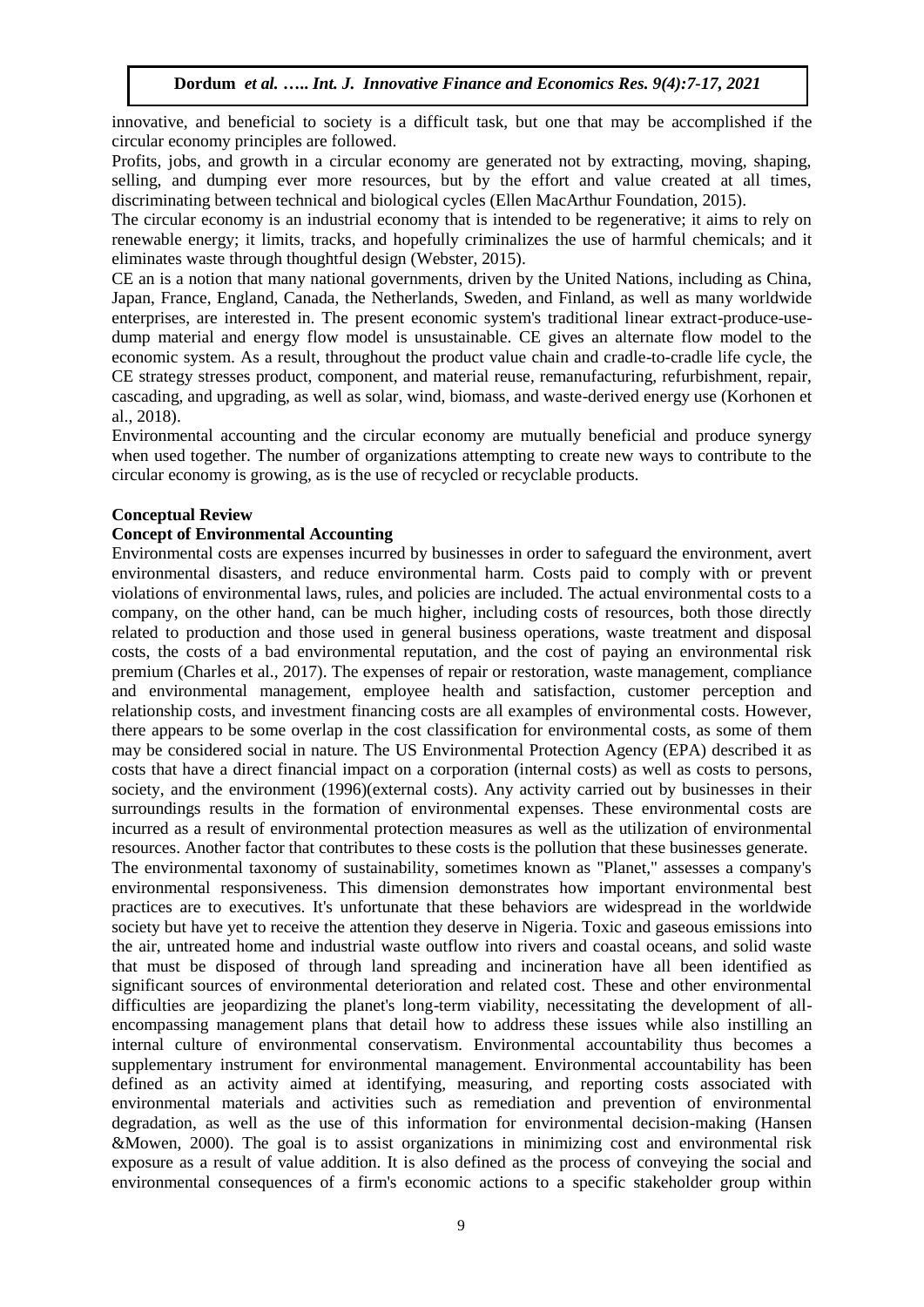society as well as to the firm's broader group of stakeholders. As a result, it necessitates an accounting procedure that goes beyond the traditional accounting and reporting system for providing financial bottom line information to capital financiers, with a special focus on equity holders. Such a broad concept of accountability is based on the logical assumption that firms have a greater responsibility and function to perform than simply making economic gains for shareholders in order to satisfy the shareholders wealth maximization canon. As a result of the increased public concern about environmental issues, environmental responsible practices have gained traction among academic researchers in the accounting profession. The component of environmental accounting draws attention to two distinct challenges. When seen from a country perspective, it can be used to highlight the interaction between the environment and the nation or region, or it can be focused on the operations of companies and how they interact with the planet. In the context of this study, environmental accounting focuses on companies and other organizations, with the term referring to private entities, both listed and unlisted. The two types of information typically available from a company's environmental accounting reporting are monetary value and physical units. The physical units represent the benefits derived from environmental conservation actions or practices, while the monetary value represents the economic benefit of adopting an environmental conservation culture. As a result, this shows a relationship that demonstrates a link between environmental conservation's physical and economic benefits. Environmental conservation, for the sake of clarity, refers to the protection, preservation, management, or restoration of natural ecosystems and the ecological populations that live within them. It is widely understood to include the management of human use of natural resources for immediate public benefit as well as long-term social and environmental sustainability (journal of geography & natural disaster). To summarize, environmental accounting's role is to pinpoint, calibrate, and convey a company's activity as it relates to its environmental cost and benefit associated with environmental conservation practices, the company's financial performance expressed in financial terms, and its environmental performance designated in physical quantity (Environmental Accounting Guidelines, 2002). Environmental conservation is not only important for the protection of beautiful animals and eye-catching vegetation on the other side of the earth, but it is also necessary for our own survival. Major players' frequent use of the euphemism "there are more important matters" or "who cares" when it comes to environmental issues evokes the need to halt and consider the importance of earth protection. Agriculture is reliant on the environment, and agriculture is reliant on humans. This is a no-brainer, especially for economies that rely heavily on agricultural, such as Nigeria's. This existential truth, however, is applicable to all, regardless of the country's economic basis. It is critical to protect the ecosystem and prevent soil erosion, desertification, and flooding. Human activity has an impact on the climate, which has an impact on people's lives.

This dimension is concerned with the preservation and development of biological and ecological material resource bases, while also taking environmental issues into account to guarantee that waste does not exceed the environment's current and future capabilities. Energy, water, emissions, and materials are the four key characteristics of the environment dimension (GRI, 2013). As a result, pursuant to the principle of Apply and Explain guiding sustainability reporting in NCCG 2018, environmental accountability is quantified in this study by environmental spending (amount spent on maintenance to avoid abnormal emissions and discharge of useless energy to the environment, proper disposal of its waste or scrap materials for recycling and cleaning). Ibanichuka et al. support this measure as well (2016).

# **Return on Asset**

One of the broadest metrics of operational effectiveness is return on assets (ROA) (Derwall, 2007). It's defined as the ratio of net income to total assets, and it measures how well a company used its assets. The return on assets (ROA) refers to the assets that are used to create profit. ROA has been used in a number of recent research to investigate the relationship between sustainability reporting and operational performance (Duque-Grisales & Aguilera-Caracue, 2019; Deng & Cheng, 2019; Zhao et al., 2018). Since 1919, when the DuPont Company utilized it as the apex of its ratio triangle system, ROA has been employed in industry. Profit / Total Assets was the formula for calculating the return on investment ratio. The extended ROA formula served as the foundation of the DuPont triangle: Profit Margin (Profit / Sales) and Capital Turnover Ratio=Sales/Total Assets. The significance of ROA to educators and practitioners can be observed in three ways. For starters, most business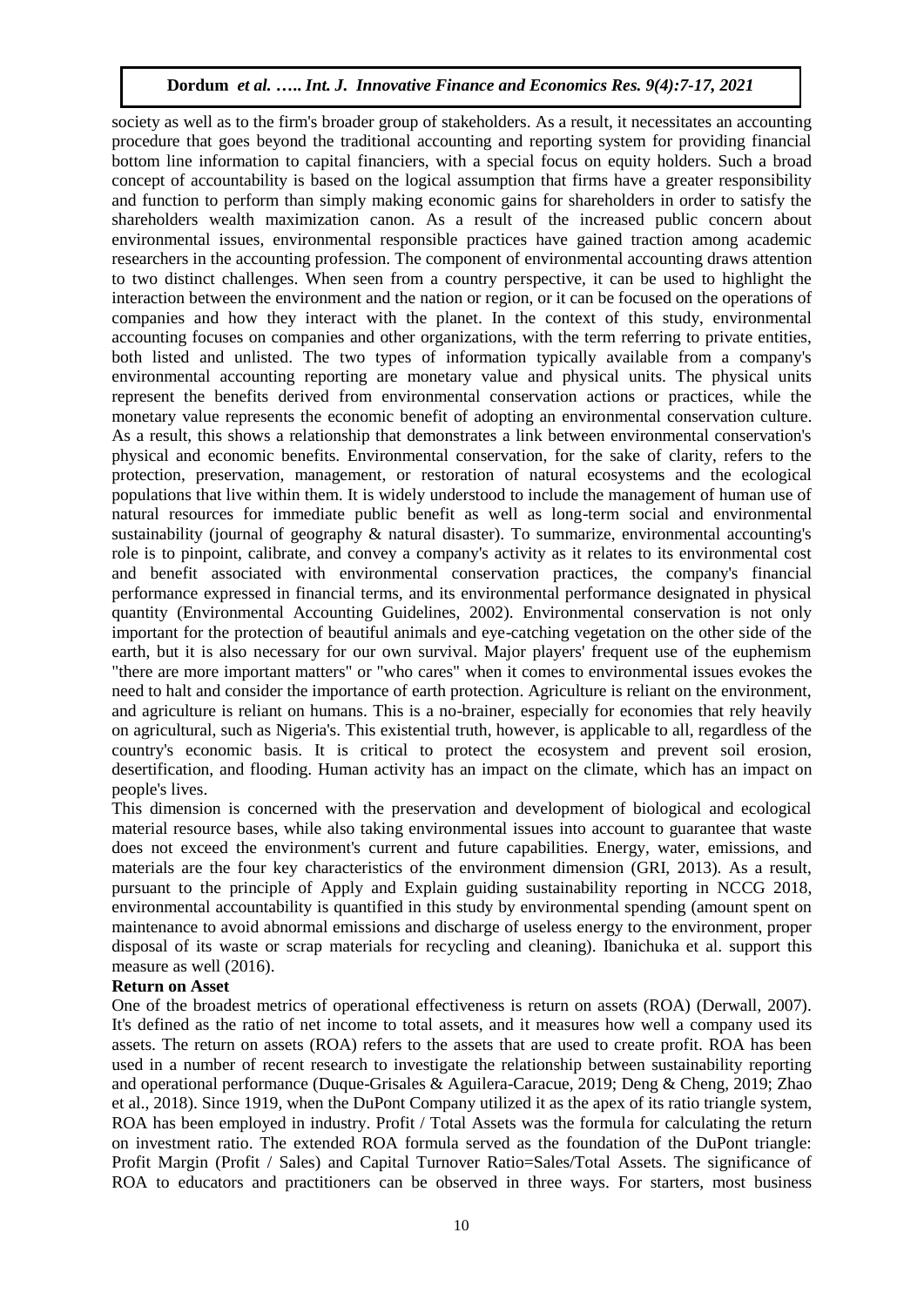textbooks include at least one ROA formula. In a review of 77 business textbooks, ROA was the third most often stated ratio, appearing in 70 of them. The current ratio and inventory turnover ratio were the only two ratios that appeared more frequently than ROA. Second, failure prediction studies frequently employ at least one variant of ROA. ROA was one of the five criteria in the original Altman (1968) Z-Score, which was used to forecast business failure using a version defined as Earnings before Interest and Taxes/Total Assets (EBIT/TA). ROA was also one of the six ratios employed by Beaver (1966) to forecast corporate failure. In the Beaver research, the ROA version was Net Income/Total Assets. All financial ratios used in research predicting business failures were ranked by Hossari and Rahman (2005). Their research looked at 53 previous studies from 1966 to 2002, ranking 48 different ratios. In all of the failure prediction studies, the ROA version Net Income/Total Assets (NI/TA) was the most common ratio. Third, ROA is frequently used by analysts to assess a company's financial status, performance, and future prospects. Gibson (1987) conducted a poll of Chartered Financial Analysts to determine the significance of a variety of financial ratios. The survey comprised four alternative versions of ROA, each of which was chosen as a major indicator of profitability by at least 90% of CFA respondents.

The profitability of a company's assets in creating profits is measured by its return on assets (ROA). In other words, it shows how effective the firm's assets are at increasing the economic interest of its shareholders. It also demonstrates management's effectiveness in generating revenue from its asset. Return on Assets evaluates the efficiency of capital employed and gives a framework for investors to judge the earnings generated by a company's capital assets investment. The return on assets (ROA) is a metric that indicates how much profit has been created from invested capital. It represents the number of kobo earned for every naira worth of assets. It enables users, stakeholders, and monitoring agencies to evaluate how effective a company's corporate governance structure is at securing and motivating efficient management. The return on assets is also the ratio of a company's annual net income to its average total assets over the course of a year.

# **Empirical Literature Review**

The impact of environmental reporting on the financial performance of listed industrial companies in Nigeria was explored by Utile et al. (2017). The study employed an ex-post facto research approach, with random effect regression analysis as the primary data analysis technique. The study's sample consisted of ten manufacturing companies listed on the Nigerian Stock Exchange. It was discovered that reporting on erosion control and air pollution has a considerable impact on firm financial performance, but reporting on waste management had a negative but significant impact on firm financial performance of the enterprises under consideration.

The impact of environmental and social expenses on the performance of Nigerian manufacturing enterprises was investigated by Agbiogwu et al. (2016). Secondary data was obtained from the annual reports and financial summaries of ten (10) randomly chosen enterprises in 2014. For the analysis of the acquired data, the study employs SPSS version 20's t-test. The results of the analysis reveal that the sample companies' environmental and social costs have a considerable impact on their net profit margin, earnings per share, and return on capital employed.

On the website, Juhmani (2004) investigates corporate social and environmental transparency. The focus of this research was on company and website information disclosure. According to the findings of the researcher's historical research methodology and secondary data survey, 57.57 percent of sampled publicly traded firms supplied social and environmental information in their 2012 annual reports and websites.

Okoye and Ezejiofor (2013) examined the role of sustainability environmental accounting in improving company productivity and economic performance by reviewing a variety of sources, including journal papers, publications, and other relevant material. The research, which looked at and tested dual tentative statements, found that sustainable environmental accounting had a considerable impact on organizational productivity and growth.

Adediran and Alade (2013) employed a sample size of fourteen (14) randomly selected listed businesses to investigate the impact of environmental and social accounting on corporate performance in Nigeria. The information was gathered using a secondary data gathering approach and analyzed using a regression analytical technique. The discovery was that environmental accounting has a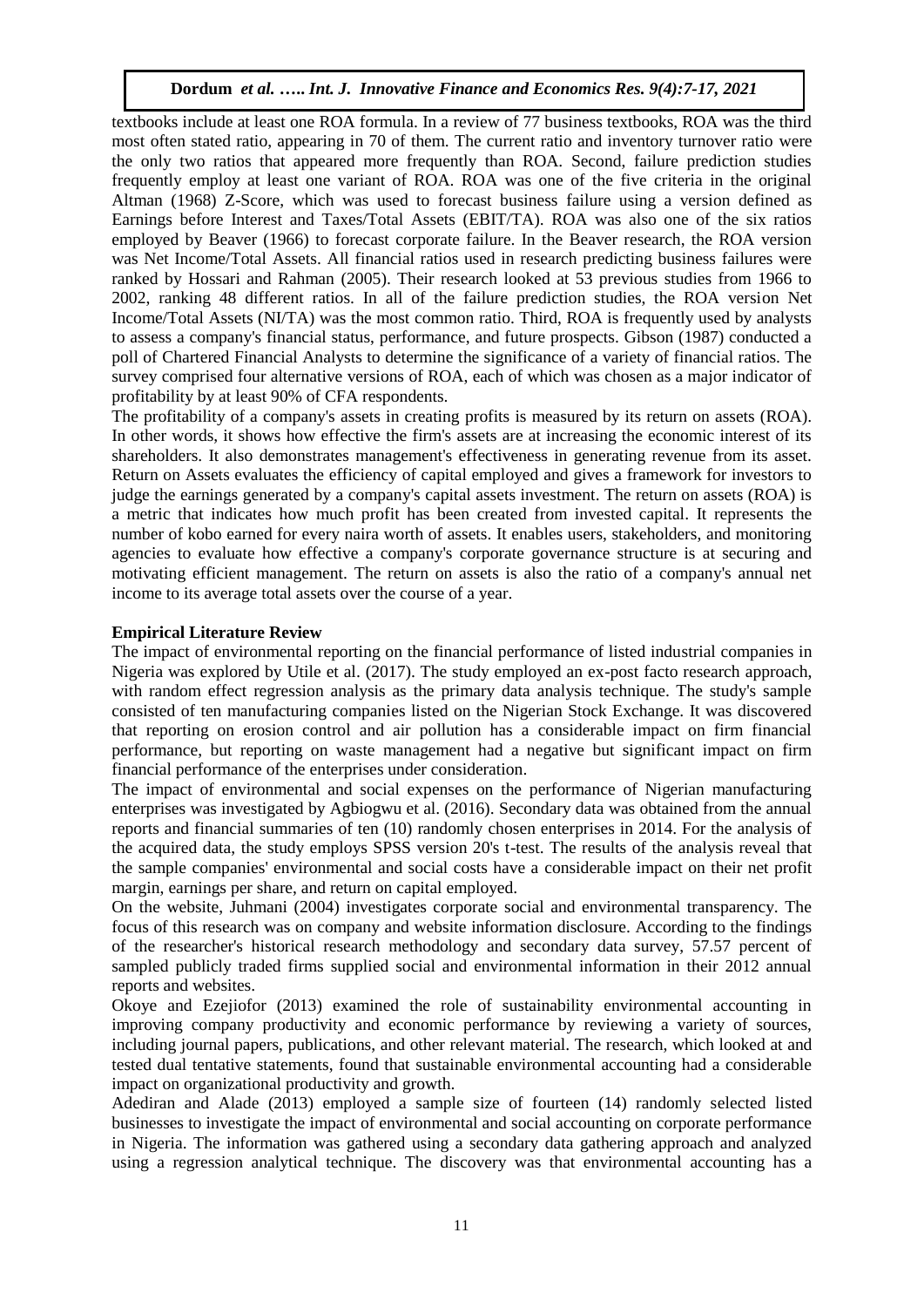negative association with return on capital employed and earnings per share (EPS) on one hand, and a substantial link with net profit margin cum dividend per share on the other (cum DPS)..

Norhasimah et al. (2015) investigated the impact of environmental disclosure on public limited firms' financial performance in Malaysia. The sample size of 100 publicly traded firms for 2011 was determined using a purposive sampling technique. The researcher used secondary data from the companies' audited yearly financial accounts. Performance was measured using return on asset (ROA), earnings per share (EPS), and return on equity (ROE). When the data was analyzed using Spearman's correlation and multiple regression, it was shown that there is a substantial association between overall environmental disclosure and financial performance.

In Nigeria, Igweonyia (n.d.) examined the relationship between environmental accounting and reporting and long-term development. For data analysis, the Z-Test distribution was used, and it was discovered that there is a significant relationship between environmental accounting and reporting and sustainable development; that environmental accounting encourages organizations to track their GHG emissions and other environmental data against reduction targets, and that noncompliance with env accounting has consequences. Acceptable standards, such as the International Standard of Accounting Reporting (ISAR), should be recognized, and graphical indicators should be used to show users on a regular basis whether the organization is performing above, below, or in line with the targets, so that corrective actions can be taken as needed to successfully implement sustainability initiatives.

Iliemena (2020) looked on the impact of environmental accounting procedures on the financial performance of Nigerian listed oil and gas businesses from 2012 to 2018. This was accomplished by formulating hypotheses that were then tested using data from stock exchange fact books, corporate sustainability reports, and annual reports of sample companies. The study used an ex-post facto research strategy, with basic linear regression as the analysis method. Environmental accounting methods and accounting have considerable beneficial effects on both turnover and return on capital employed, according to the findings, whereas the effect on net profit, while favorable, was minor. Environmental accounting has a strong favorable effect on the corporate performance of practicing organizations, according to our findings. As a result, it is advised, among other things, that businesses expand their management accounting and financial reporting systems to include environmental accounting as a means of guaranteeing long-term economic viability.

In 2016, Ibanichuka et al. analyzed the triple bottom line accounting and financial performance of Nigerian oil businesses. The research was based on the financial statements of nine oil and gas businesses listed on the Nigerian Stock Exchange over a ten-year period. The data was analyzed using regression. Triple bottom line accounting was discovered to have a favorable and significant association with financial performance.

Environmental accounting, according to Mehenna and Vernon (2004), is an important part of company strategy. This research focuses on a paper that examines the confluence of environmental and commercial policies. The report discovered that the business firm's strategy comprises responding to pollution control equipment's capital and operating expenditures. Increased public concern about environmental issues, as well as a recent government-led trend toward incentive-based regulation, are to blame.

Schneider et al. (2013) assessed the maturity of environmental, health, and safety (EHS) activities in the oil and gas sector, as well as progress toward sustainability. Ten major oil firms were investigated using publicly available data, including their annual reports. When reporting their performance, companies mention voluntary initiatives, but the assessment reveals that the sector as a whole is making progress and maturing in its sustainability efforts. Many management system weaknesses were discovered, leaving enterprises in this industry far from sustainable production and EHS management leadership. The majority of businesses continue to use trailing indicators, which is evident in the actions they undertake. The sector's EHS management maturity is judged to be high middle/medium, yet there are considerable performance gaps. This signifies that the industry has progressed from simply accepting sustainability to committing to tackling sustainability challenges, but there is still work to be done, notably in terms of Clean Air Act compliance, spill and process management.

Okoye and Ezejiofor (2013) looked at the role of environmental accounting in improving company performance and economic growth. This research looked at a variety of items, including journal publications, articles, and other pertinent information. The Pearson Product Movement Correlation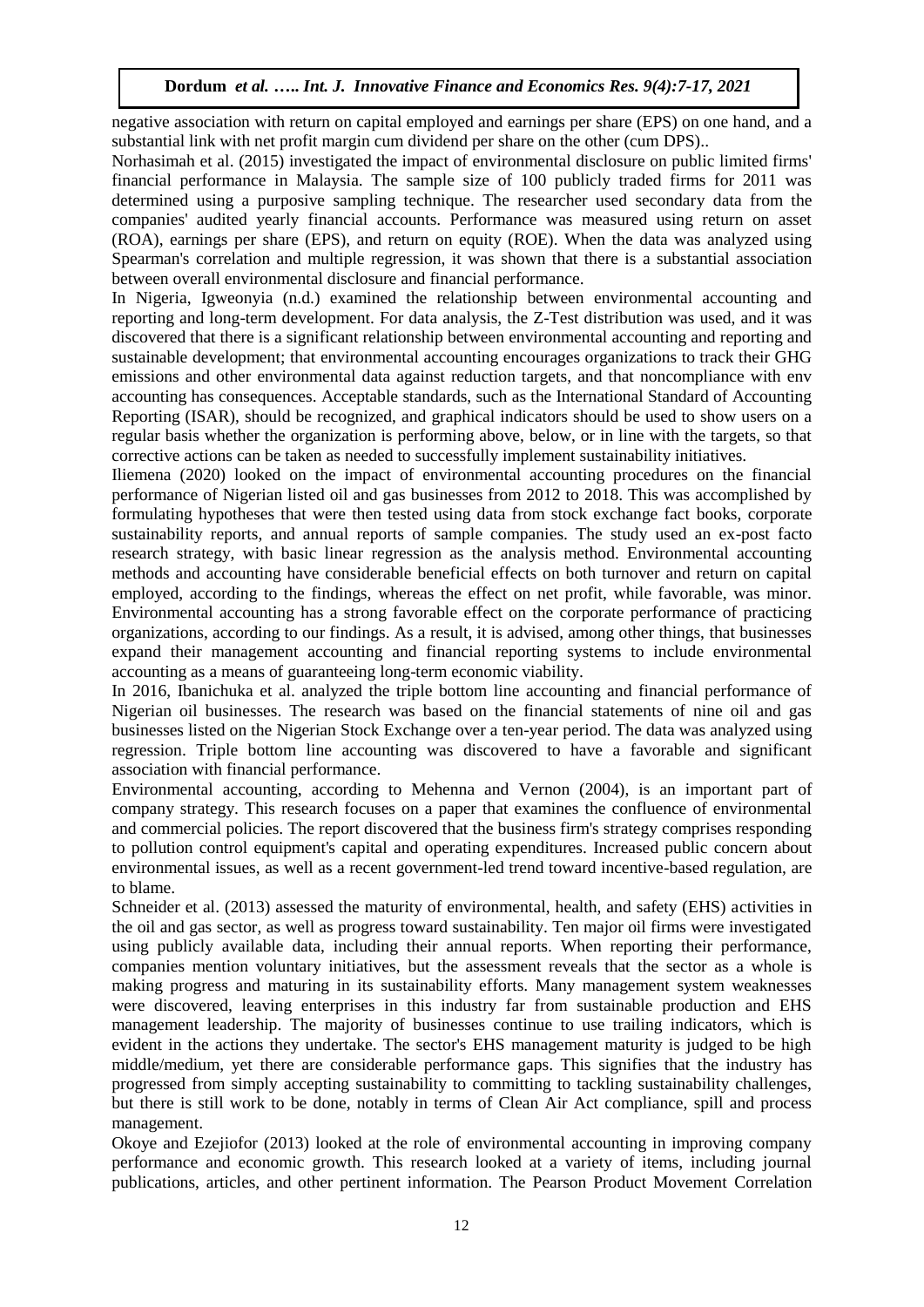Co-efficient was used to evaluate and test two hypotheses in this article. In order to boost corporate growth, the study discovered that sustainable environmental accounting has a considerable impact on company productivity.

Ijeoma (2015) investigated the function of environmental cost accounting in ensuring Nigeria's environmental sustainability. This study's data comes from a main source of data gathering via a questionnaire. The survey instrument was distributed at random to 200 Nigerian respondents from the following industries: Agricultural/Agro-Allied, Breweries, Chemicals and Paints, Health Care/Pharmaceutical, and Oil Marketing. The majority of respondents felt that business organizations in Nigeria are unaware of environmental policies, according to the study's findings. It was also discovered that there is no substantial difference in the number of Nigerian business groups that are unaware of environmental policies.

Onyali et al. (2015) investigated the scope, nature, and quality of industrial enterprises' environmental information disclosure procedures in Nigeria. The annual report of the selected firms was analyzed using content analysis in order to determine their environmental disclosure procedures. In addition, a survey was conducted to determine whether Nigerian firms' environmental disclosure policies have improved. This was accomplished using a questionnaire that was distributed to 40 chartered accountants. In order to assess the hypothesis, the researchers used a one-sample t-test. According to the study's findings, Nigerian companies' environmental disclosure methods are still ad hoc and contain little or no measurable data.

# **METHODOLOGY**

Ex-post factor design was used by the researcher. It is employed in retrospect when the researcher is looking for potential and reasonable linkages and impacts of changes in the independent variables on the dependent variable, according to Ibeaja (2012). The study's population consists of all publicly traded manufacturing companies on the Nigerian Stock Exchange. From 2012 to 2019, a sample size of ten (10) listed manufacturing businesses on the Nigerian Stock Exchange was purposefully selected. The decision of the selected firms is based on the fact that they are manufacturing companies that are among Nigeria's top thirty (30) capitalized companies (Society for Corporate Governance Nigeria, 2017). This indicates that they are industry leaders and important players. It is thought that their actions have a greater social impact, as seen by their financial accounts. As a result, the findings from the sampled businesses can be applied to the entire population. Environmental accountability was measured operationally by environmental spending. On the other hand, net profit was calculated by dividing net profit by total asset. The sustainability reporting template of the Nigerian Code of Corporate Governance by FRCN (2018) supported by SEC informed the choice of these measures. The principle of "apply and explain," also known as "principle based," guiding IFRS and the sustainability reporting template of the Nigerian Code of Corporate Governance by FRCN (2018) was employed. The regression model used by the researcher is a Fixed Effects Model, a Random Effects Model, and a Pooled Ordinary Least Square (OLS) model with panel data. The researcher used the Hausman and Wald tests to choose the best appropriate regression model with the maximum explanatory power that is better suited to the data set used in the study, which is a balanced panel.

# **Model Specification**

With respect to the study variables, the following representations or denotations were constructed. Environmental accountability is one for the predictive variable (EnA). Return on Assets is one for the criteria variable (ROA).

The researcher began by stating the functional relationship between the explanatory and response variable, which was as follows:

ROA=f(EnA,)……………………………………………………………………....1

Because it lacks an error term and a constant, the given model is incomplete. To circumvent this, the researcher uses a regression model to rewrite the aforementioned equations in econometric terms.

The regression model is thus stated as: Yit =  $\alpha$ 0 + β1xit +  $\mu$ it. Where: yit is the criterion variable,  $\alpha$  is Constant term for the criterion variable and  $\mu$  the random disturbance term. Xit are the predictor variables with β as the regression coefficients for the independent variables.

This study operationalizes the variables as follows in order to improve the model based on the nature of the data:

ROAit = α<sup>0</sup> + β1SoAit +µit. .......................................................................................2.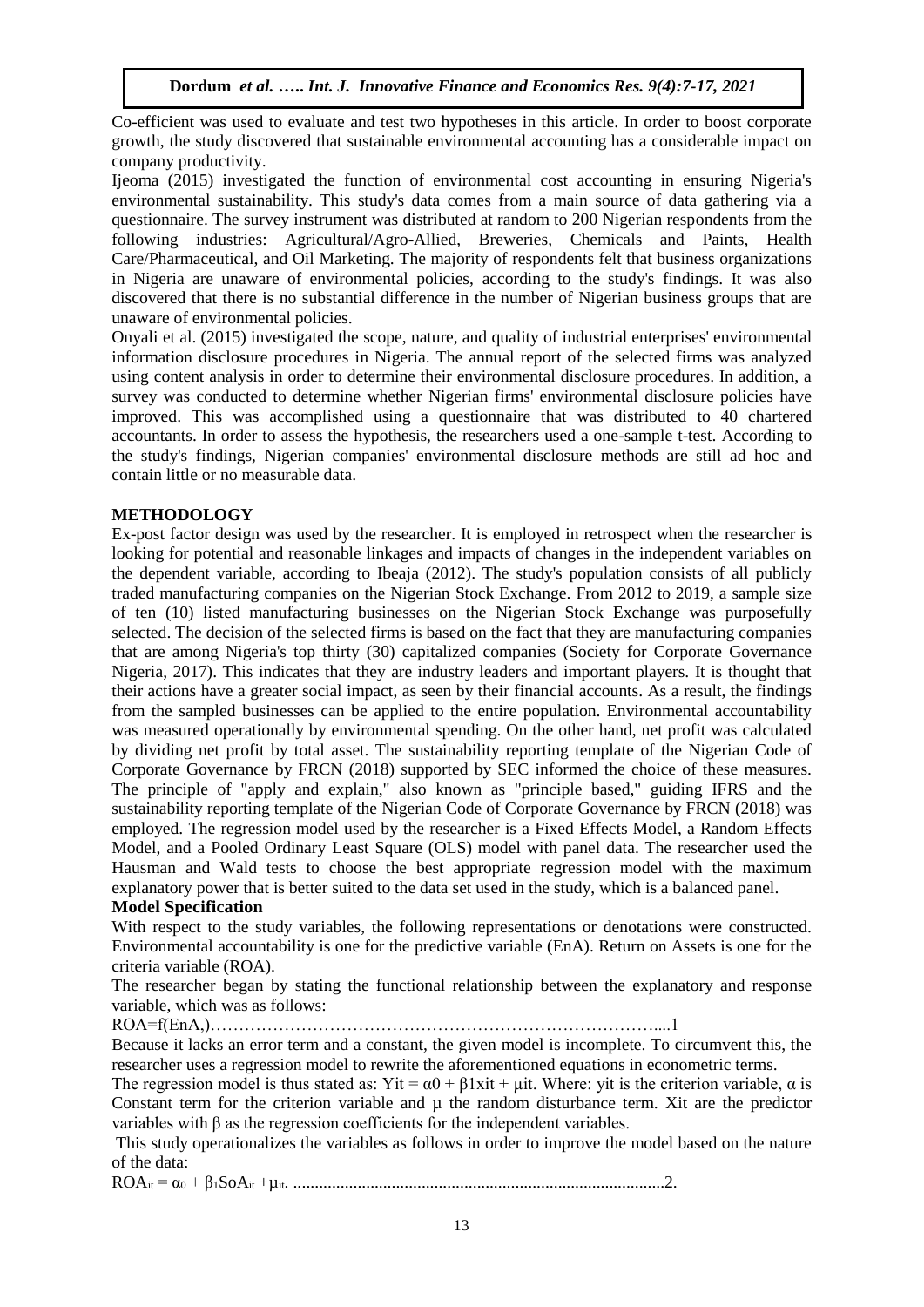# **Apriori Expectation**

The apriori expectations for this study are projected as follows: $\beta_1 > 0$ (i.e. in each of the models), which means that: $\beta_1>0$ : implies that environmental accountability is estimated to have a positive effect on ROA.

**Decision Rule:** Reject the null hypothesis if the P-value is less than 0.05. Consequently the alternative hypothesis becomes acceptable. EView 10.0 was used for the data analysis.

# **RESULTS AND DISCUSSIONS**

The presentation of data, analysis, and discussion of conclusions are all addressed in this chapter. The study looked into the effect of environmental accounting on the return on assets of publicly traded manufacturing companies in Nigeria, as previously stated.

#### **Data Analysis**

# **Unit Root Test for Stationary Using Augmented Dickey Fuller**

The presentation of data, analysis, and discussion of conclusions are all addressed here. The study looked into the environmental accounting on the return on assets of publicly traded manufacturing companies in Nigeria, as previously stated.

| Variables  | P-Value | Unit ROOT At | ADF Result | <b>Decision</b> | <b>Remarks</b> |
|------------|---------|--------------|------------|-----------------|----------------|
| <b>ROA</b> | 0.0000  | Level form   | $-8.11056$ | Reject          | Stationary     |
| EnA        | 0.0000  | Level form-  | -53.0911   | Reject          | Stationary     |

# **Table 1: Unit Root Test Results Presentation**

Under this test, the null hypothesis is that the series has a unit root. From the table 1 above, for ROA, since the P-value of 0.0000 with ADF result of -8.11056 is less than 0.05, the null hypothesis is rejected. Meaning that ROA is stationary at level form.

For EnA, since the P-value of 0.0000 with ADF result of-53.0911is less than 0.05, the null hypothesis is rejected. Meaning that EnA is stationary at level form.

# **Descriptive Analysis and Preliminary Tests**

For the measures of central tendency, in table 2. ROA has a mean of 6.532658, median of 5.900000, standard deviation of 4.663992, skewness index of 0.874641. EnA shows a mean of 2369618, a median of 229141.0, and standard deviation of 5293062, for the measures of normality**,** kurtosis measures the peakness and flatness of the distribution of the series. In the table 2 below, ROA has a Positive Kurtosis of 3.386. It is Leptokurtic. EnA has a kurtosis of 7.467175. Skewness measures the asymmetry of the series**.**  Normal skewness has a 0 skew which its distribution is symmetric around its mean.

Therefore in table 2, ROA has a positive skewness (0.8748). This mirrors a normal distribution. EnA has a skewness of 2.450758.

Jarque Bera test measures the difference between the skewness and kurtosis of the series with those of the normal distribution. The null hypothesis of Jarque Bera test states that the distribution is normal. ROA has a Jargue Bera of 10.56297 and p-value of 0.005085. This implies that the null hypothesis will be rejected. EnA shows a Jargue Bera of 144.7692 and p-value of 0.000000. The null hypothesis will also be rejected. The null hypothesis of Jargue Bera will be rejected since p-value is less than 0.05.

|                 | <b>ROA</b> | <b>ENA</b>   |  |
|-----------------|------------|--------------|--|
| Mean            | 6.532658   | 2369618.     |  |
| Median          | 5.900000   | 229141.0     |  |
| Maximum         | 20.29000   | 20691448     |  |
| Minimum         | 0.390000   | 0.000000     |  |
| Std. Dev.       | 4.663992   | 5293062.     |  |
| <b>Skewness</b> | 0.874641   | 2.450758     |  |
| Kurtosis        | 3.386030   | 7.467175     |  |
| Jarque-Bera     | 10.56297   | 144.7692     |  |
| Probability     | 0.005085   | 0.000000     |  |
| Sum             | 516.0800   | $1.87E + 08$ |  |
| Sum Sq. Dev.    | 1696.720   | $2.19E+15$   |  |
| Observations    | 79         | 79           |  |

# **Table 2: Descriptive Statistics Result**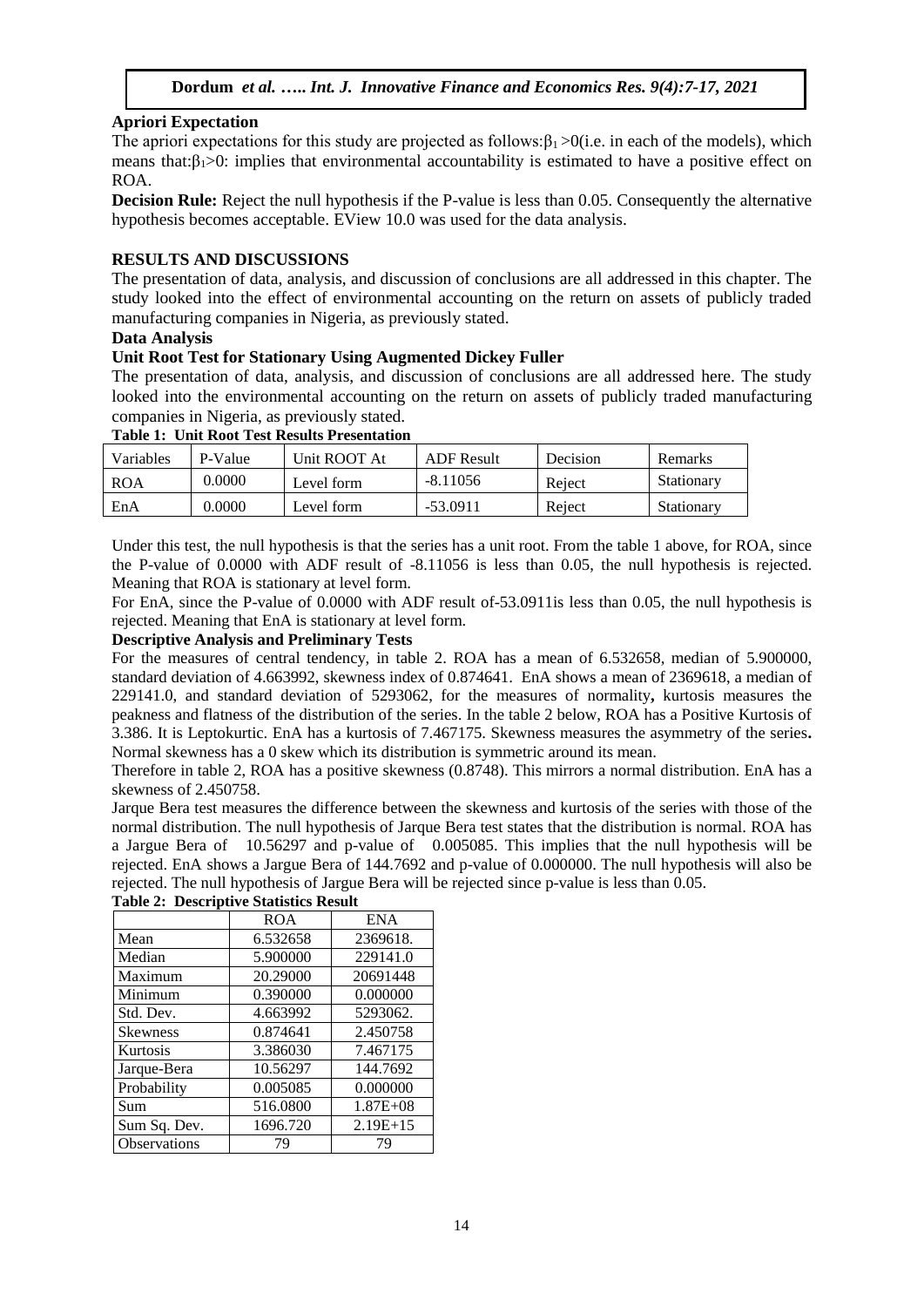#### **Test of Hypothesis**

Ho1: Environmental accounting does not have any significant effect on return on asset of quoted manufacturing firms in Nigeria**.**

The Wald test conducted on the outcome of the Hausman test, revealed that

Pooled OLS is a better model.

# **Table 3: Pooled OLS Model**

Dependent Variable: ROA

Method: Panel Least Squares

Date: 07/20/21 Time: 14:47

Sample (adjusted): 2013 2019

Periods included: 7

Cross-sections included: 10

Total panel (unbalanced) observations: 68

```
ROA = C(1) + C(2)*D2 + C(3)*D3 + C(4)*D4 + C(5)*D5 + C(6)*D6 + C(7)*D7
```

```
+ C(8)*D8 + C(9)*D9 + C(10)*D10 + C(11)*ENA
```

|                    | Coefficient | Std. Error            | t-Statistic | Prob.    |
|--------------------|-------------|-----------------------|-------------|----------|
| C(1)               | 9.569938    | 1.875932              | 5.101430    | 0.0000   |
| C(2)               | $-9.826730$ | 7.346887              | $-1.337536$ | 0.1866   |
| C(3)               | $-6.471822$ | 2.193641              | $-2.950265$ | 0.0047   |
| C(4)               | $-7.308061$ | 2.736958              | $-2.670140$ | 0.0099   |
| C(5)               | $-4.600712$ | 2.276569              | $-2.020898$ | 0.0482   |
| C(6)               | $-4.537174$ | 2.281446              | $-1.988728$ | 0.0517   |
| C(7)               | $-2.516916$ | 2.276790              | $-1.105467$ | 0.2738   |
| C(8)               | $-5.081465$ | 2.276746              | $-2.231898$ | 0.0297   |
| C(9)               | $-6.464334$ | 2.128421              | $-3.037149$ | 0.0036   |
| C(10)              | -3.997829   | 2.222679              | $-1.798653$ | 0.0776   |
| C(11)              | 4.20E-07    | 4.41E-07              | 0.952480    | 0.3450   |
| R-squared          | 0.409826    | Mean dependent var    |             | 5.886912 |
| Adjusted R-squared | 0.281061    | S.D. dependent var    |             | 4.023870 |
| S.E. of regression | 3.411850    | Akaike info criterion | 5.462565    |          |
| Sum squared resid  | 640.2396    | Schwarz criterion     | 5.886882    |          |
| Log likelihood     | $-172.7272$ | Hannan-Quinn criter.  | 5.630692    |          |
| F-statistic        | 3.182743    | Durbin-Watson stat    |             | 1.309402 |
| Prob(F-statistic)  | 0.001668    |                       |             |          |

 $ROA = C(1) + C(2)*D2 + C(3)*D3 + C(4)*D4 + C(5)*D5 + C(6)*D6 + C(7)*D7$ 

 $+ C(8)*D8 + C(9)*D9 + C(10)*D10 + + C(11)*ENA$ 

EnA has a coefficient of 4.2 x  $10<sup>7</sup>$  and a p-value of 0.3450. This means that EnA does not have a significant effect on the ROA since the p-value is greater than the 0.05.

The R-Square value which determines the fitness of the model is 0.409826 (40.9%). This implies that the independent variable has 40.9% effect on the dependent variable.

#### **DISCUSSION OF FINDINGS**

The study examined the effect of sustainability accounting practices on financial performance of quoted manufacturing companies in Nigeria. To accomplish this mission, the study adopts three predictor variables against three criterion variables. The predictor variables include social, environmental and economic accountability, while criterion variables are return on assets, return on equity and earnings per share. The study follows a systematic and logical process in analysing and discussing the findings of the hypotheses formulated by the adoption of panel data analysis techniques with three models designed to capture the variables of study.

Environmental accountability has a coefficient of  $4.2 \times 10^7$  and a p-value of 0.3450. This means that environmental accountability does not have a significant effect on the return on asset as indicated by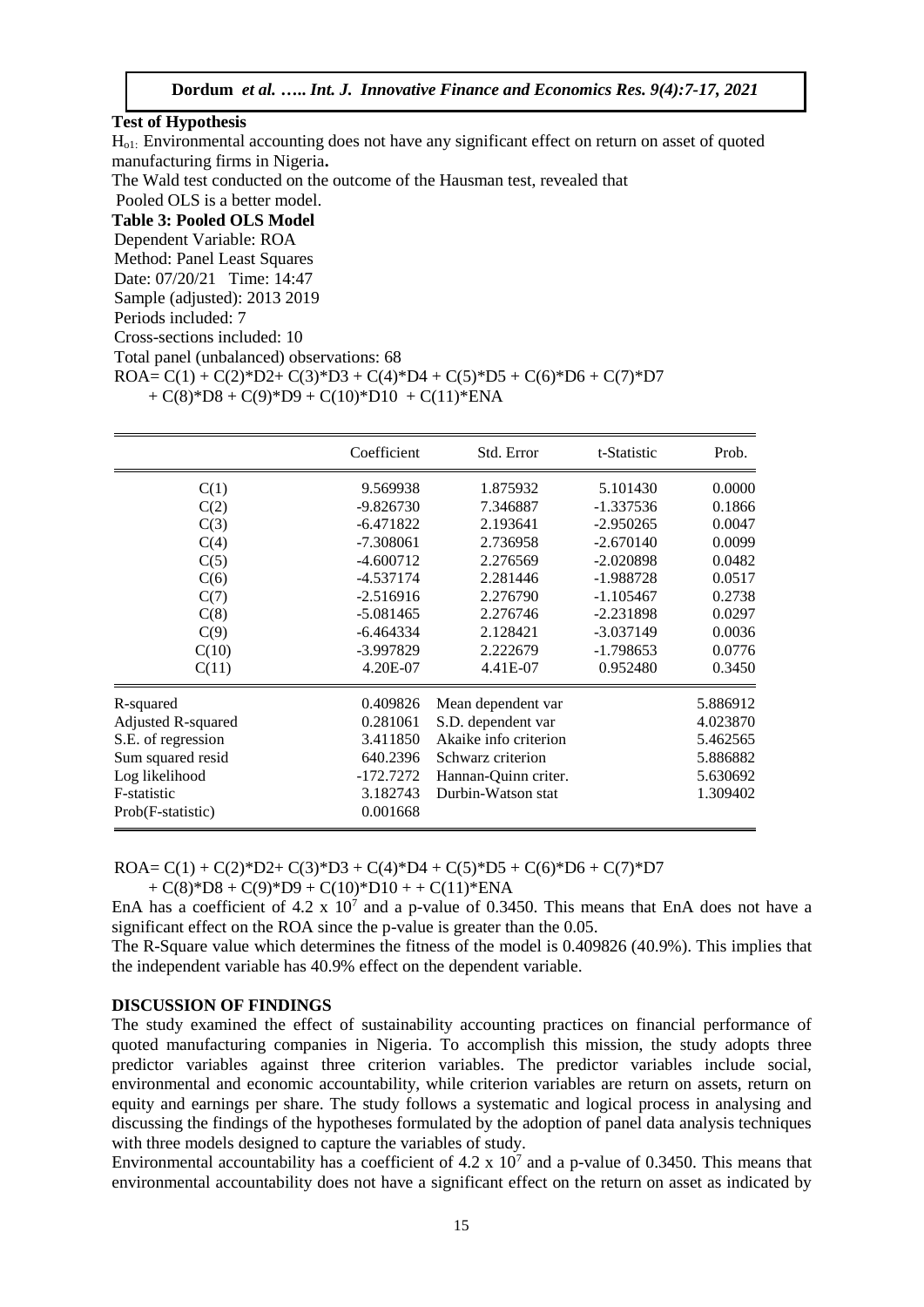the null hypothesis because the p-value is more than 0.05. This is supported by Ijeoma (2015) who found that there exists no significant difference on business organizations in Nigeria not being environmentally answerable. The R-Square value which determines the fitness of the model is 0.409826 (40.9%). This implies that the independent variables social, environmental and economic disclosure have 40.9% effect on the dependent variable, return on asset. Onyali et al. (2015) findings indicated that the environmental disclosure practices of firms in Nigeria is still ad hoc. This findings is in consonant with the findings of KPMG (2011) that suggested that 68 percent of companies in Nigeria practice sustainability accounting at some level. However, in the reporting quadrant, they are classified as "start behind". This may be due to short-termism occasioned by lack of strategic direction. This accounts for why the contribution of the manufacturing sector to GDP has been poor. In 2012 it was 4.16% and stands at 6.8% in July 2014 (Business Day, 2014). In 2019, the Nigerian manufacturing sector output contributed about 11.52% to her GDP (World Bank, 2021).

# **CONCLUDING REMARKS**

In light of the findings of this study, which demonstrated that the predictor factors have a statistically negligible but beneficial effect on the criterion variables. Environmental accounting methods at industrial companies in Nigeria are still in their infancy, according to the report, and consequently have little impact on their return on assets. According to the findings and conclusions of this study, manufacturing companies in Nigeria should prioritize environmental accountability by not only following the letters of international environmental best practices, but also investing in technologies that ensure the protection of natural citizens such as deep sea fish stocks, hardwood timber forests and the people for a sustainable return on asset of manufacturing businesses.

# **REFERENCES**

- Adediran, S.A. & Alade, S.O (2013). The Impact of Environmental Accounting on Corporate Performance In Nigeria. *European Journal of Business and Management*, *5*(23), 2222- 2839
- Akinlo, O.O. & Iredele, O.O. (2014). Corporate environmental disclosures and market value of quoted companies in Nigeria. *The Business & Management Review*, 5(3),14-24
- Daly, H.E. (1996).*Beyond Growth: The Economics of Sustainable Development*, Boston: Beacon Press
- Deegan, C. (2000). *Financial Accounting Theory 'Australia*: The McGraw-Hill Companies, Inc
- Duque-Grisales, E. & Aguilera-Caracuel, J. (2019). Environmental, Social and Governance (ESG) Scores and Financial Performance of Multilatinas: Moderating Effects of Geographic International Diversification and Financial Slack. Journal of Business Ethics, 1-20.
- Elkington, J. (1997). Cannibals with forks: the triple bottom line of twenty-first century business. Capstone
- Ellen Macarthur Foundation. (2012). Efficiency vs Effectiveness in the Circular Economy. [https://www.ellenmacarthurfoundation.org/circular-economy/ interactive](https://www.ellenmacarthurfoundation.org/circular-economy/%20interactive-diagram/efficiency-vs-effectiveness)[diagram/efficiency-vs-effectiveness](https://www.ellenmacarthurfoundation.org/circular-economy/%20interactive-diagram/efficiency-vs-effectiveness)
- Greyson, J. (2015). A Glance at Waste-Free Economy." http://www.ecomena. org/tag/linear-economy GRI (2013). The G4 sector specific disclosures for financial services
- Hansen D. & Mowen M. (2005). Management accounting (7th Edition). Thomson Wadsworth Publishers
- Ibanichuka,E.A.L., Nwaiwu,J. & Yaakoo,D.P. (2016).Triple bottom line accounting and financial performance of oil companies in Nigeria. *West African Journal of Business and Management Sciences, 5*(2), 1-14
- Iheanachor, N. (2021). Sustainable business practices by Nigerian organizations. In the directors. *Institute of Directors Nigeria Magazine*, *26*(1), 11-16.
- Ijeoma, N.B. (2015). The role of environmental cost accounting in environmental sustainability in Nigeria. *American Journal of Business, Economics and Management,3*(6), 395-407.
- Iliemena, R.O. (2020). Environmental accounting practices and corporate performance: study of listed oil and gas companies in Nigeria. *European Journal of Business and Management*,*12*(22), 2222-2839